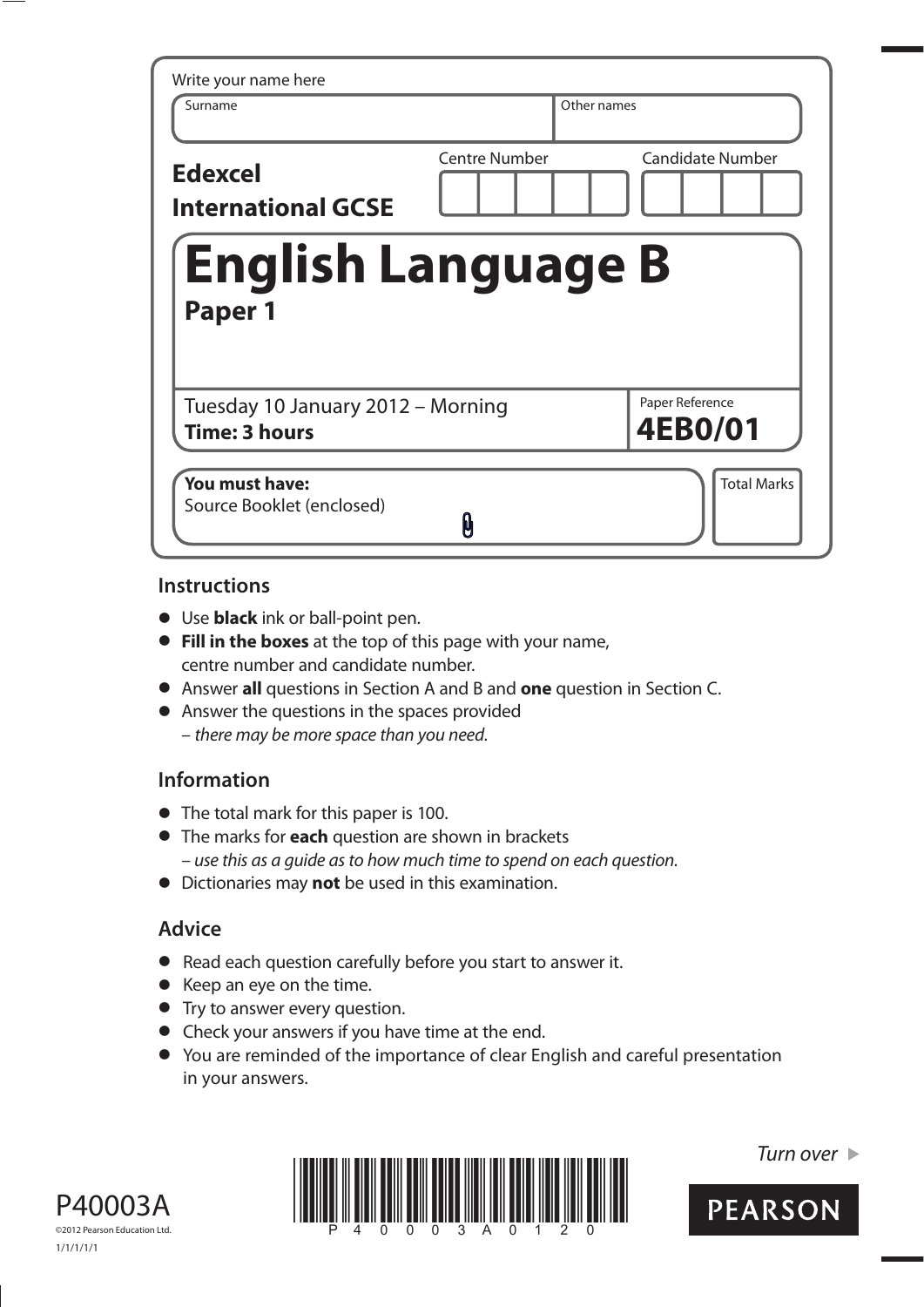| <b>SECTION A</b>                                                                                                                            |  |  |  |  |  |  |  |  |  |
|---------------------------------------------------------------------------------------------------------------------------------------------|--|--|--|--|--|--|--|--|--|
| The following questions are based on Text One and Text Two in the Source Booklet.                                                           |  |  |  |  |  |  |  |  |  |
| You should spend about 40 minutes answering the questions in this section.                                                                  |  |  |  |  |  |  |  |  |  |
| Read Text One on page 2 of the Source Booklet, After Exams, a real test of nerve, an<br>account of a mother and son on an activity holiday. |  |  |  |  |  |  |  |  |  |
| 1 How does the writer describe canyoning?                                                                                                   |  |  |  |  |  |  |  |  |  |
|                                                                                                                                             |  |  |  |  |  |  |  |  |  |
|                                                                                                                                             |  |  |  |  |  |  |  |  |  |
|                                                                                                                                             |  |  |  |  |  |  |  |  |  |
| (Total for Question 1 = 2 marks)                                                                                                            |  |  |  |  |  |  |  |  |  |
| 2 State two things the safety talk explains.                                                                                                |  |  |  |  |  |  |  |  |  |
|                                                                                                                                             |  |  |  |  |  |  |  |  |  |
|                                                                                                                                             |  |  |  |  |  |  |  |  |  |
| (ii)                                                                                                                                        |  |  |  |  |  |  |  |  |  |
|                                                                                                                                             |  |  |  |  |  |  |  |  |  |
| (Total for Question 2 = 2 marks)                                                                                                            |  |  |  |  |  |  |  |  |  |
|                                                                                                                                             |  |  |  |  |  |  |  |  |  |
|                                                                                                                                             |  |  |  |  |  |  |  |  |  |
|                                                                                                                                             |  |  |  |  |  |  |  |  |  |
|                                                                                                                                             |  |  |  |  |  |  |  |  |  |
|                                                                                                                                             |  |  |  |  |  |  |  |  |  |
|                                                                                                                                             |  |  |  |  |  |  |  |  |  |
|                                                                                                                                             |  |  |  |  |  |  |  |  |  |
|                                                                                                                                             |  |  |  |  |  |  |  |  |  |
|                                                                                                                                             |  |  |  |  |  |  |  |  |  |
| $\overline{\mathbf{2}}$                                                                                                                     |  |  |  |  |  |  |  |  |  |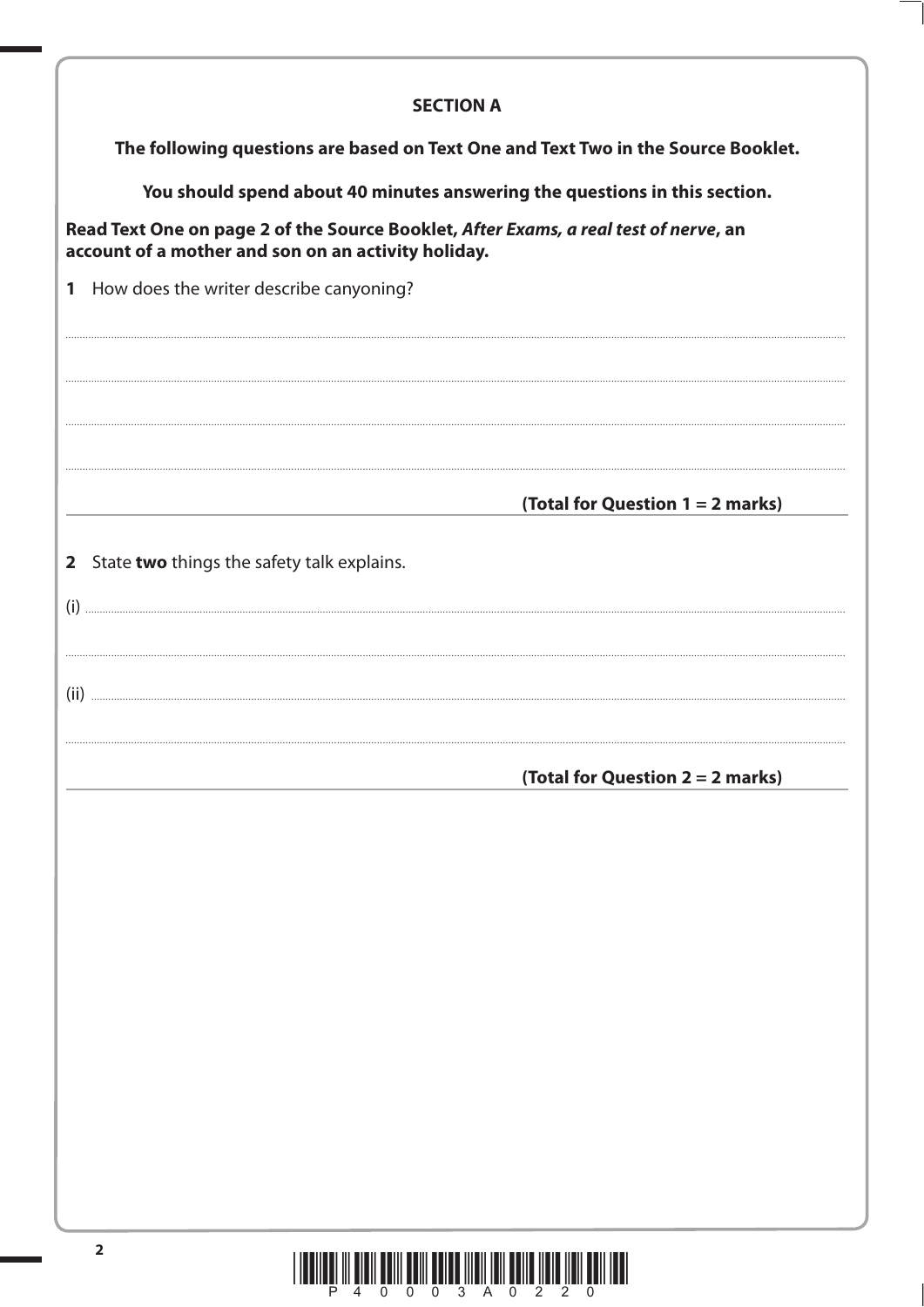| 3    | In the second part of the passage the writer and her son go rafting (lines 27 to 36).                                                                    |
|------|----------------------------------------------------------------------------------------------------------------------------------------------------------|
|      | Describe the experience of rafting the writer had.                                                                                                       |
|      |                                                                                                                                                          |
|      |                                                                                                                                                          |
|      |                                                                                                                                                          |
|      |                                                                                                                                                          |
|      |                                                                                                                                                          |
|      |                                                                                                                                                          |
|      |                                                                                                                                                          |
|      |                                                                                                                                                          |
|      |                                                                                                                                                          |
|      |                                                                                                                                                          |
|      |                                                                                                                                                          |
|      |                                                                                                                                                          |
|      | (Total for Question $3 = 4$ marks)                                                                                                                       |
|      |                                                                                                                                                          |
| 4    | We learn about the sort of person Aidan is from the way his mother describes him.                                                                        |
|      | Identify two aspects of his personality. You should support your views with reference<br>to the text with one detail for each aspect of his personality. |
| (i)  |                                                                                                                                                          |
|      |                                                                                                                                                          |
|      |                                                                                                                                                          |
|      |                                                                                                                                                          |
|      |                                                                                                                                                          |
| (ii) |                                                                                                                                                          |
|      |                                                                                                                                                          |
|      |                                                                                                                                                          |
|      |                                                                                                                                                          |
|      | (Total for Question 4 = 4 marks)                                                                                                                         |
|      |                                                                                                                                                          |

-



 $\overline{\mathbf{3}}$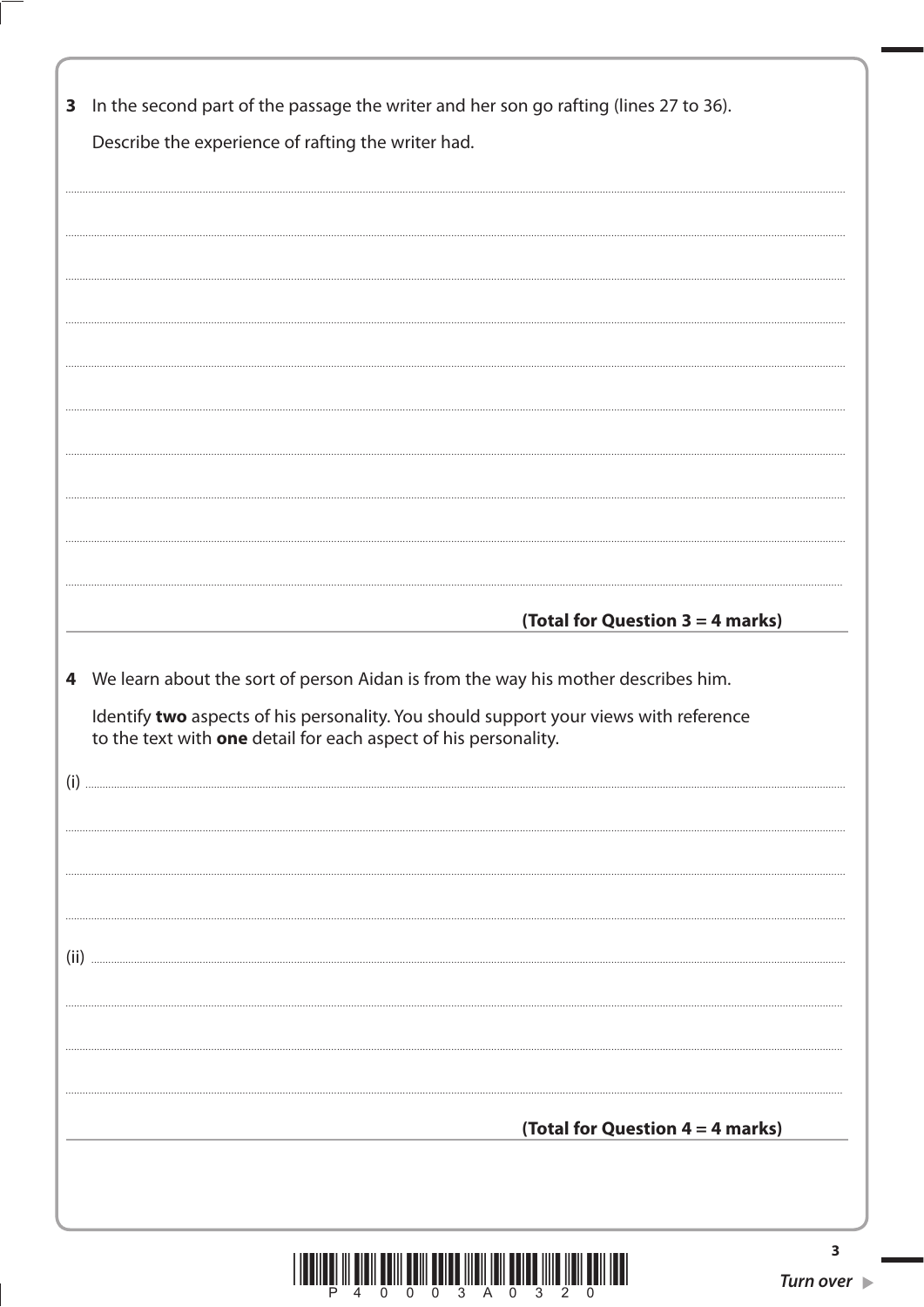|                                                                                                                                                                                      |   | activity holiday.                  |
|--------------------------------------------------------------------------------------------------------------------------------------------------------------------------------------|---|------------------------------------|
| What did the writer feel when he was told to jump?<br>In your own words, describe two of the writer's thoughts and feelings after he has<br>jumped.                                  |   |                                    |
| In the first three paragraphs, the writer gives an account of an activity he took part in.                                                                                           |   |                                    |
|                                                                                                                                                                                      |   |                                    |
|                                                                                                                                                                                      |   |                                    |
| Now read Text Two on page 3 - 4 of the Source Booklet, Pushing your physical and<br>mental limits at Strathcona Park Lodge, one man's experience at an activity centre in<br>Canada. |   |                                    |
|                                                                                                                                                                                      |   | (Total for Question $5 = 3$ marks) |
|                                                                                                                                                                                      |   |                                    |
|                                                                                                                                                                                      | 6 |                                    |
|                                                                                                                                                                                      |   |                                    |
|                                                                                                                                                                                      |   |                                    |
|                                                                                                                                                                                      |   | (Total for Question $6 = 1$ mark)  |
|                                                                                                                                                                                      | 7 |                                    |
|                                                                                                                                                                                      |   |                                    |
|                                                                                                                                                                                      |   |                                    |
|                                                                                                                                                                                      |   |                                    |
|                                                                                                                                                                                      |   |                                    |
|                                                                                                                                                                                      |   | (Total for Question 7 = 2 marks)   |
|                                                                                                                                                                                      |   |                                    |
|                                                                                                                                                                                      |   |                                    |
|                                                                                                                                                                                      |   |                                    |
|                                                                                                                                                                                      |   |                                    |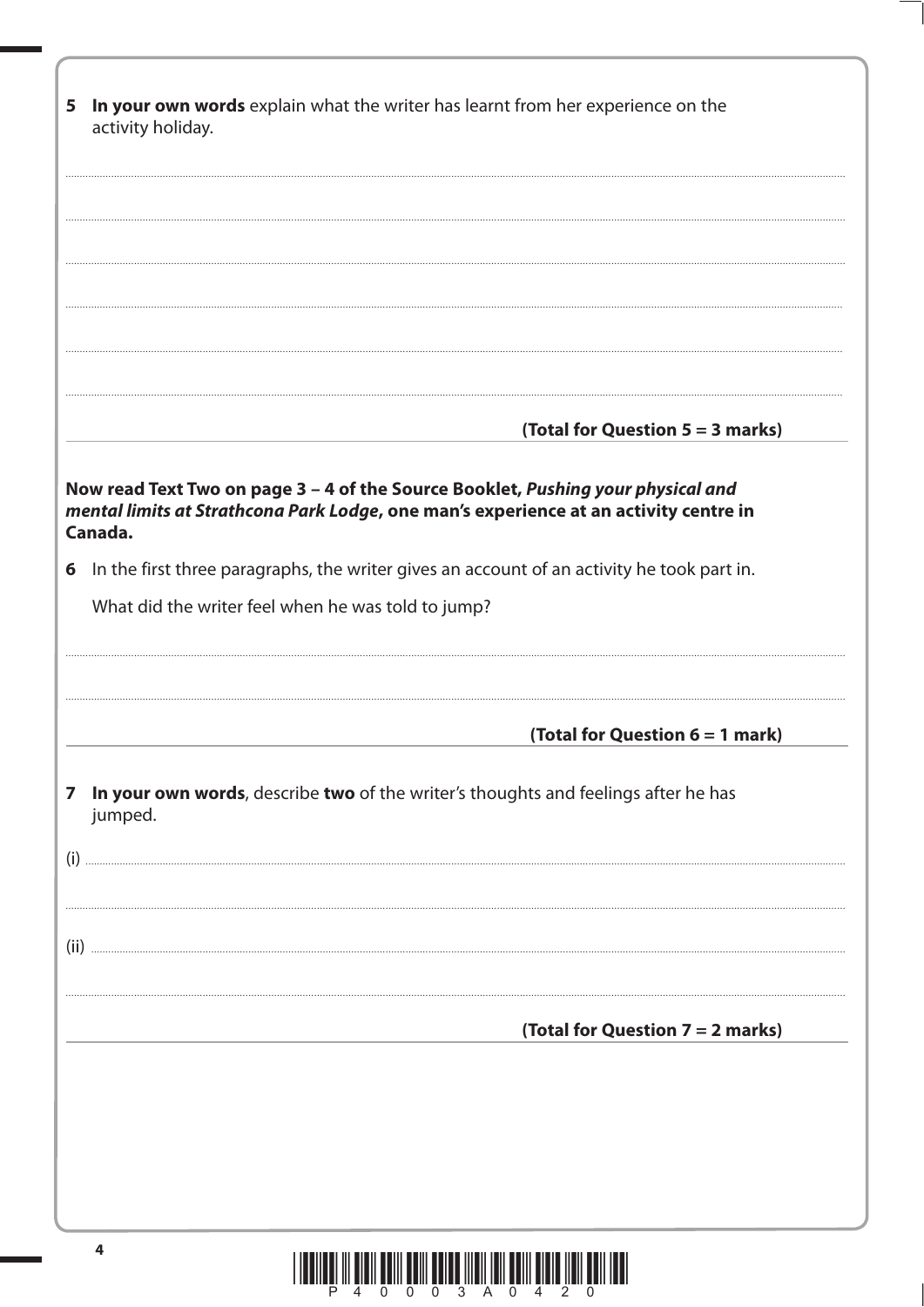|   | 8 Name two things that Brian Gunn did on his six-day trip in the wilderness.                          |   |
|---|-------------------------------------------------------------------------------------------------------|---|
|   |                                                                                                       |   |
|   |                                                                                                       |   |
|   | (Total for Question 8 = 2 marks)                                                                      |   |
|   |                                                                                                       |   |
| 9 | Myrna Boulding, who runs the centre, says she wants 'every student to leave here a<br>better person'. |   |
|   | In your own words, explain her view of the ways the activities help people to<br>develop.             |   |
|   |                                                                                                       |   |
|   |                                                                                                       |   |
|   |                                                                                                       |   |
|   |                                                                                                       |   |
|   |                                                                                                       |   |
|   |                                                                                                       |   |
|   | (Total for Question 9 = 4 marks)                                                                      |   |
|   |                                                                                                       |   |
|   |                                                                                                       |   |
|   |                                                                                                       |   |
|   |                                                                                                       |   |
|   |                                                                                                       |   |
|   |                                                                                                       |   |
|   |                                                                                                       | 5 |

-

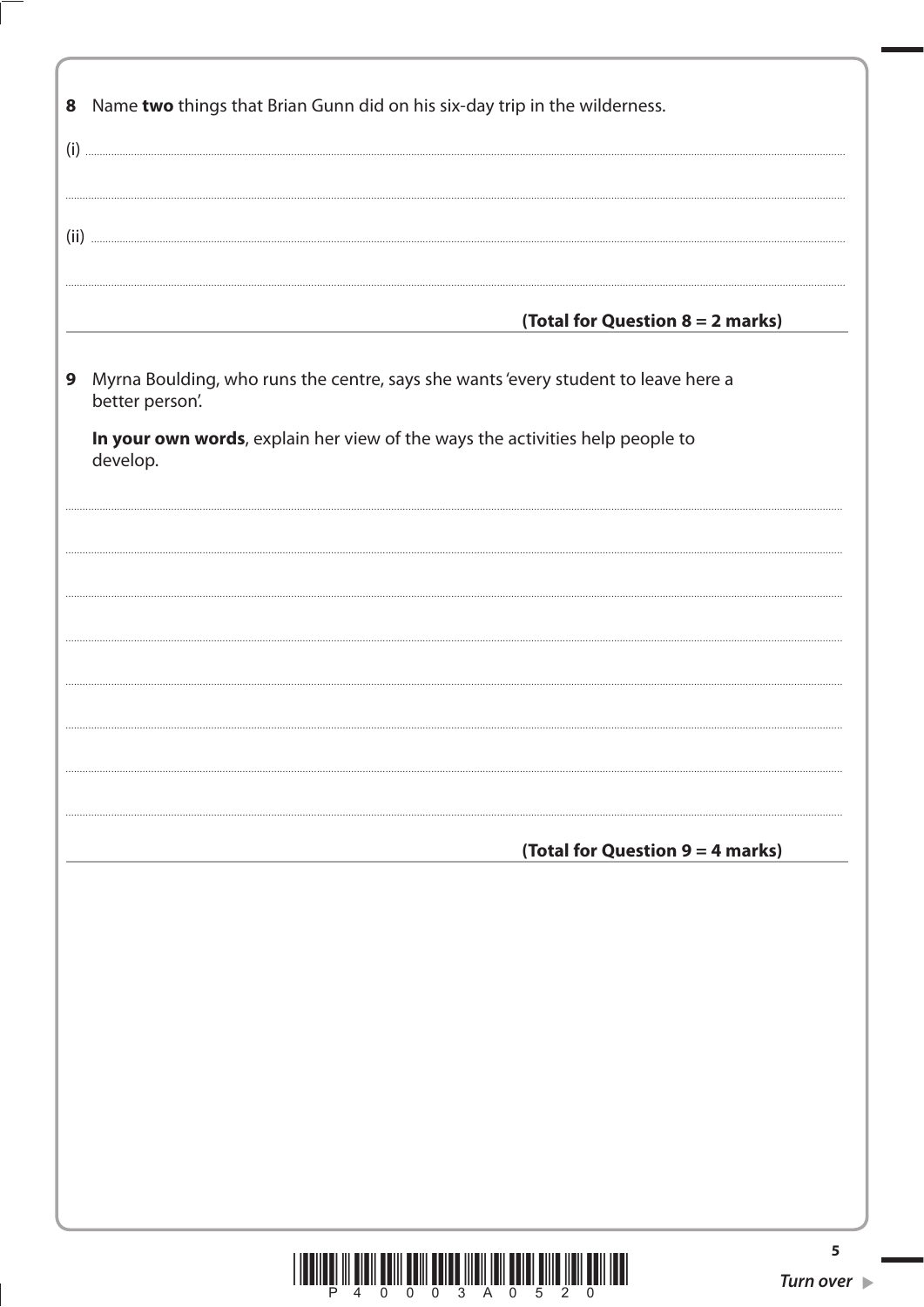| (Total for Question 10 = 6 marks)     |
|---------------------------------------|
| <b>TOTAL FOR SECTION A = 30 MARKS</b> |
|                                       |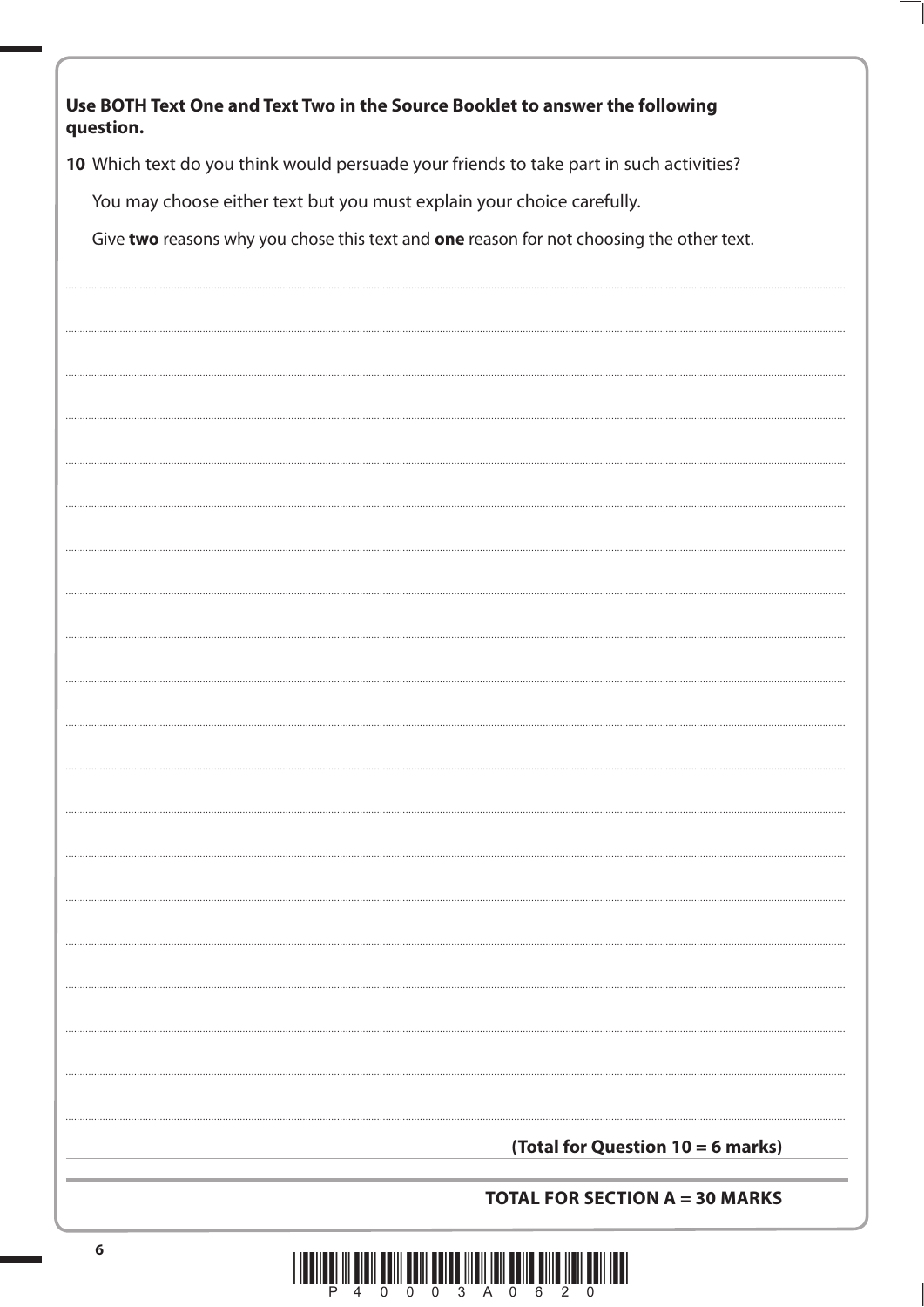

**BLANK PAGE**

-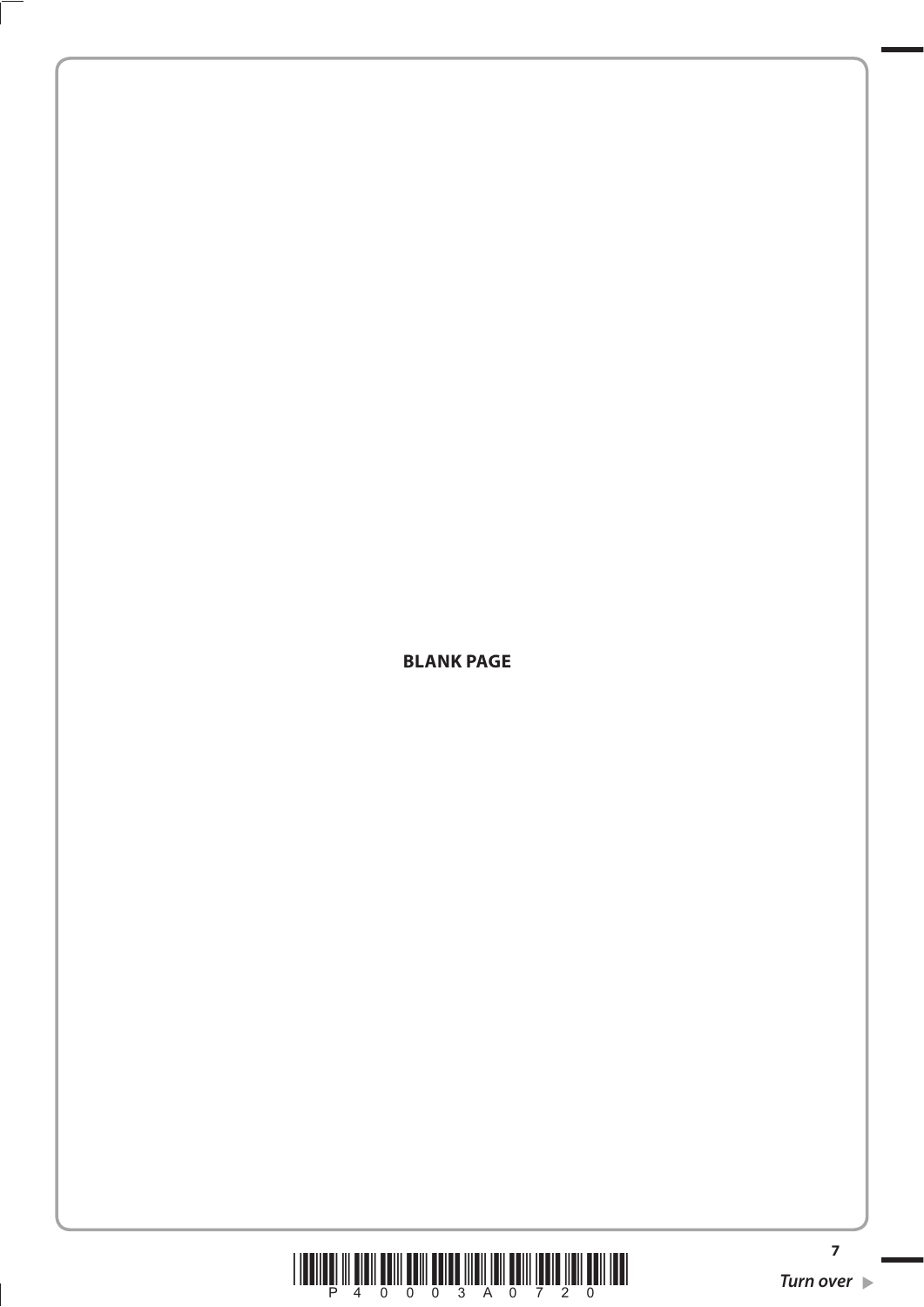| <b>SECTION B</b>                                                                                                                                  |      |  |  |  |  |  |  |  |  |
|---------------------------------------------------------------------------------------------------------------------------------------------------|------|--|--|--|--|--|--|--|--|
| Use ideas from BOTH Text One and Text Two in the Source Booklet to answer this question.                                                          |      |  |  |  |  |  |  |  |  |
| You should spend one hour on this section.                                                                                                        |      |  |  |  |  |  |  |  |  |
| 11 You have been on an activity holiday and you have been asked to write an article for<br>your school or college magazine about your experience. |      |  |  |  |  |  |  |  |  |
| You must include the following points:                                                                                                            |      |  |  |  |  |  |  |  |  |
| the types of activities available<br>$\bullet$                                                                                                    |      |  |  |  |  |  |  |  |  |
| what you liked or disliked<br>$\bullet$                                                                                                           |      |  |  |  |  |  |  |  |  |
| what you learnt.<br>$\bullet$                                                                                                                     |      |  |  |  |  |  |  |  |  |
| Think carefully about the purpose of your article and the audience for whom it is                                                                 |      |  |  |  |  |  |  |  |  |
| intended.                                                                                                                                         | (35) |  |  |  |  |  |  |  |  |
|                                                                                                                                                   |      |  |  |  |  |  |  |  |  |
|                                                                                                                                                   |      |  |  |  |  |  |  |  |  |
|                                                                                                                                                   |      |  |  |  |  |  |  |  |  |
|                                                                                                                                                   |      |  |  |  |  |  |  |  |  |
|                                                                                                                                                   |      |  |  |  |  |  |  |  |  |
|                                                                                                                                                   |      |  |  |  |  |  |  |  |  |
|                                                                                                                                                   |      |  |  |  |  |  |  |  |  |
|                                                                                                                                                   |      |  |  |  |  |  |  |  |  |
|                                                                                                                                                   |      |  |  |  |  |  |  |  |  |
|                                                                                                                                                   |      |  |  |  |  |  |  |  |  |
|                                                                                                                                                   |      |  |  |  |  |  |  |  |  |
|                                                                                                                                                   |      |  |  |  |  |  |  |  |  |
|                                                                                                                                                   |      |  |  |  |  |  |  |  |  |
|                                                                                                                                                   |      |  |  |  |  |  |  |  |  |
|                                                                                                                                                   |      |  |  |  |  |  |  |  |  |
|                                                                                                                                                   |      |  |  |  |  |  |  |  |  |
|                                                                                                                                                   |      |  |  |  |  |  |  |  |  |
|                                                                                                                                                   |      |  |  |  |  |  |  |  |  |
|                                                                                                                                                   |      |  |  |  |  |  |  |  |  |
|                                                                                                                                                   |      |  |  |  |  |  |  |  |  |
|                                                                                                                                                   |      |  |  |  |  |  |  |  |  |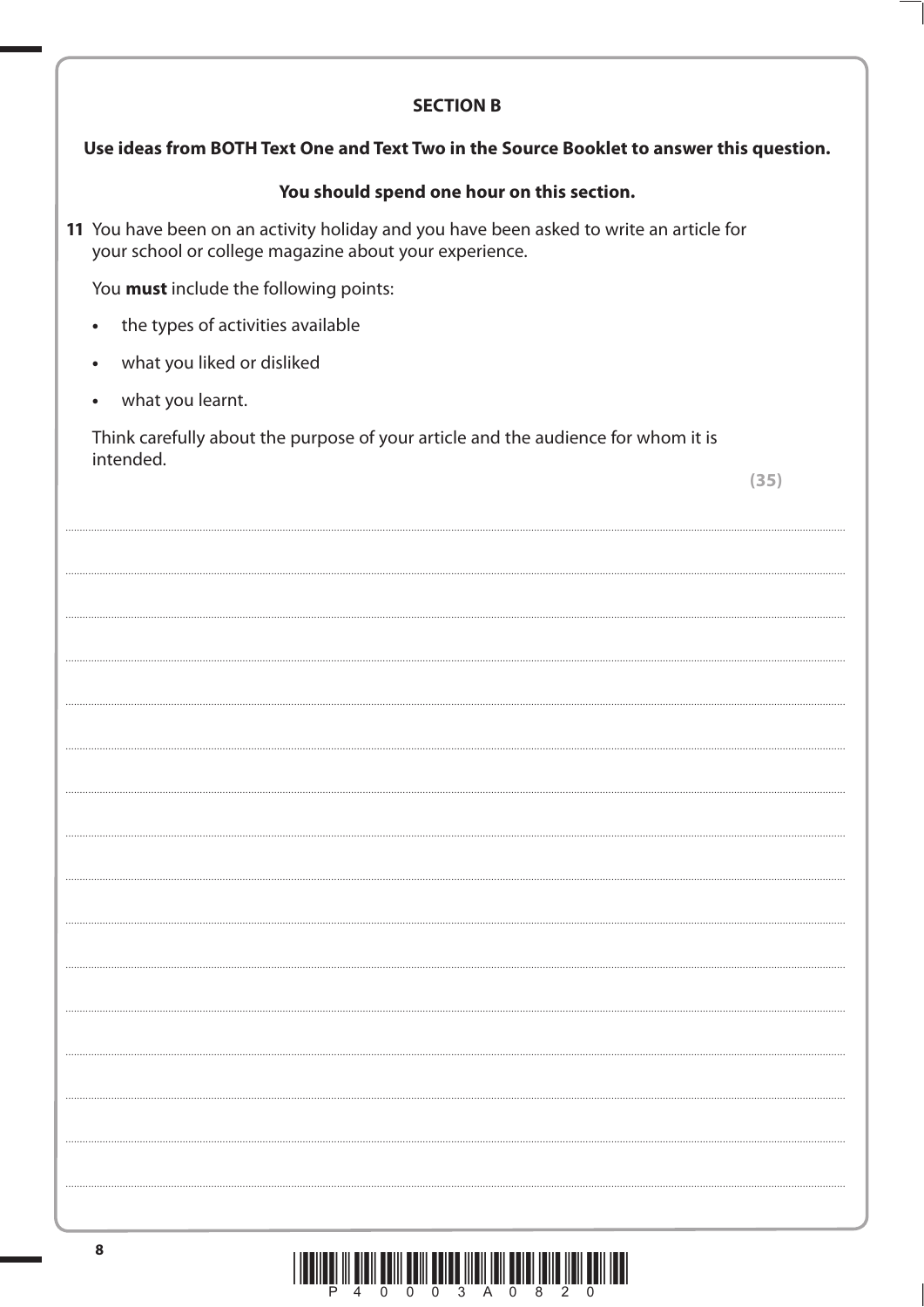| <u> I III AN DI III AN DI III AN DI III AN DI III AN DI III AN DI III AN DI III AN DI III AN DI III AN DI III AN D</u> |  |                       |  |  |  |  |
|------------------------------------------------------------------------------------------------------------------------|--|-----------------------|--|--|--|--|
|                                                                                                                        |  | P 4 0 0 0 3 A 0 9 2 0 |  |  |  |  |

 $\dddotsc$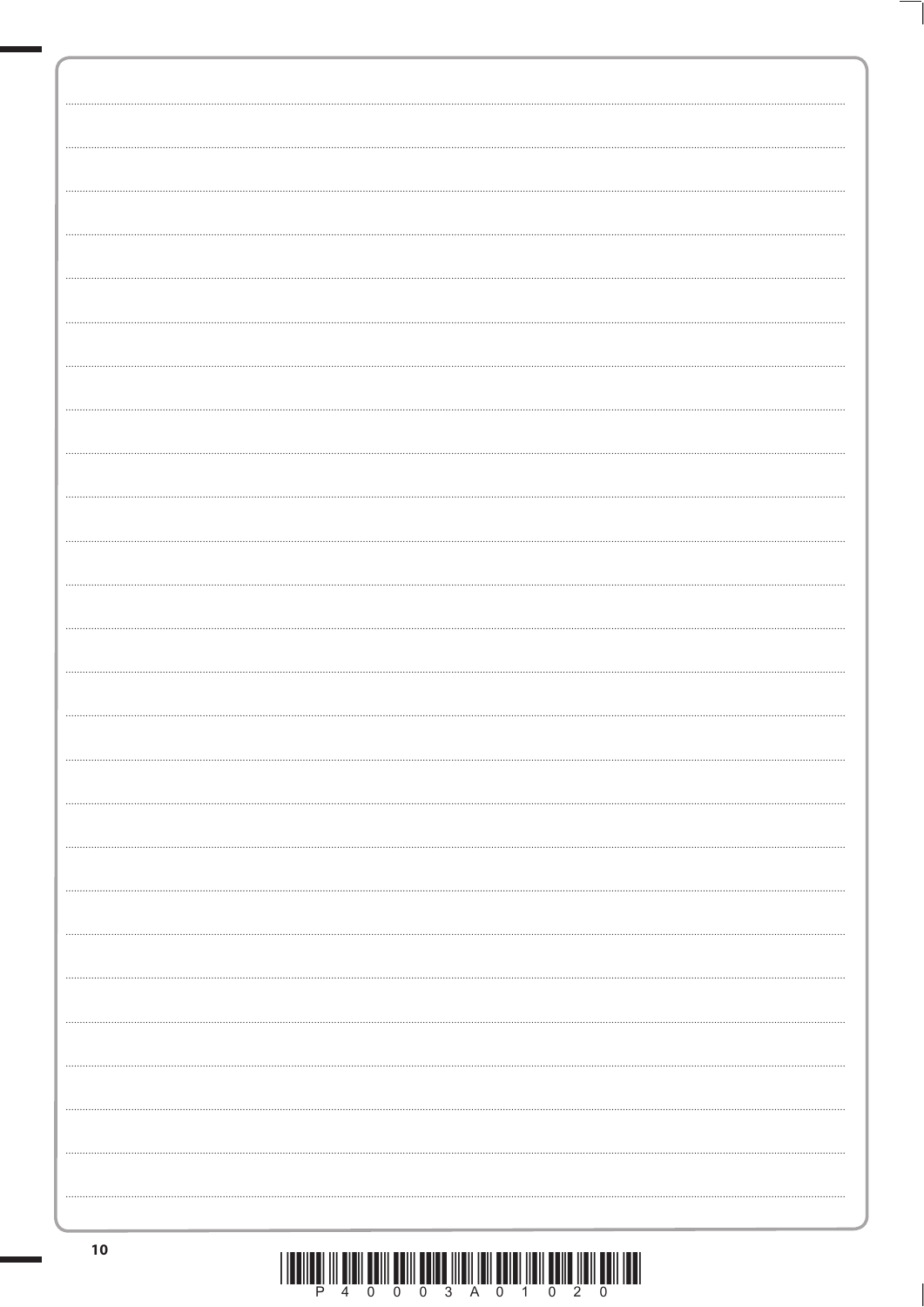|  | <u> III AN DI MARINI DIN BINA BILI MANJI MARINI MANJI MANJI MANJI MANJI MANJI MANJI MANJI MANJI MANJI MANJI MANJI </u> |  |  |  |  |  |  |
|--|------------------------------------------------------------------------------------------------------------------------|--|--|--|--|--|--|
|  | P 4 0 0 0 3 A 0 1 1 2 0                                                                                                |  |  |  |  |  |  |

 $\dddotsc$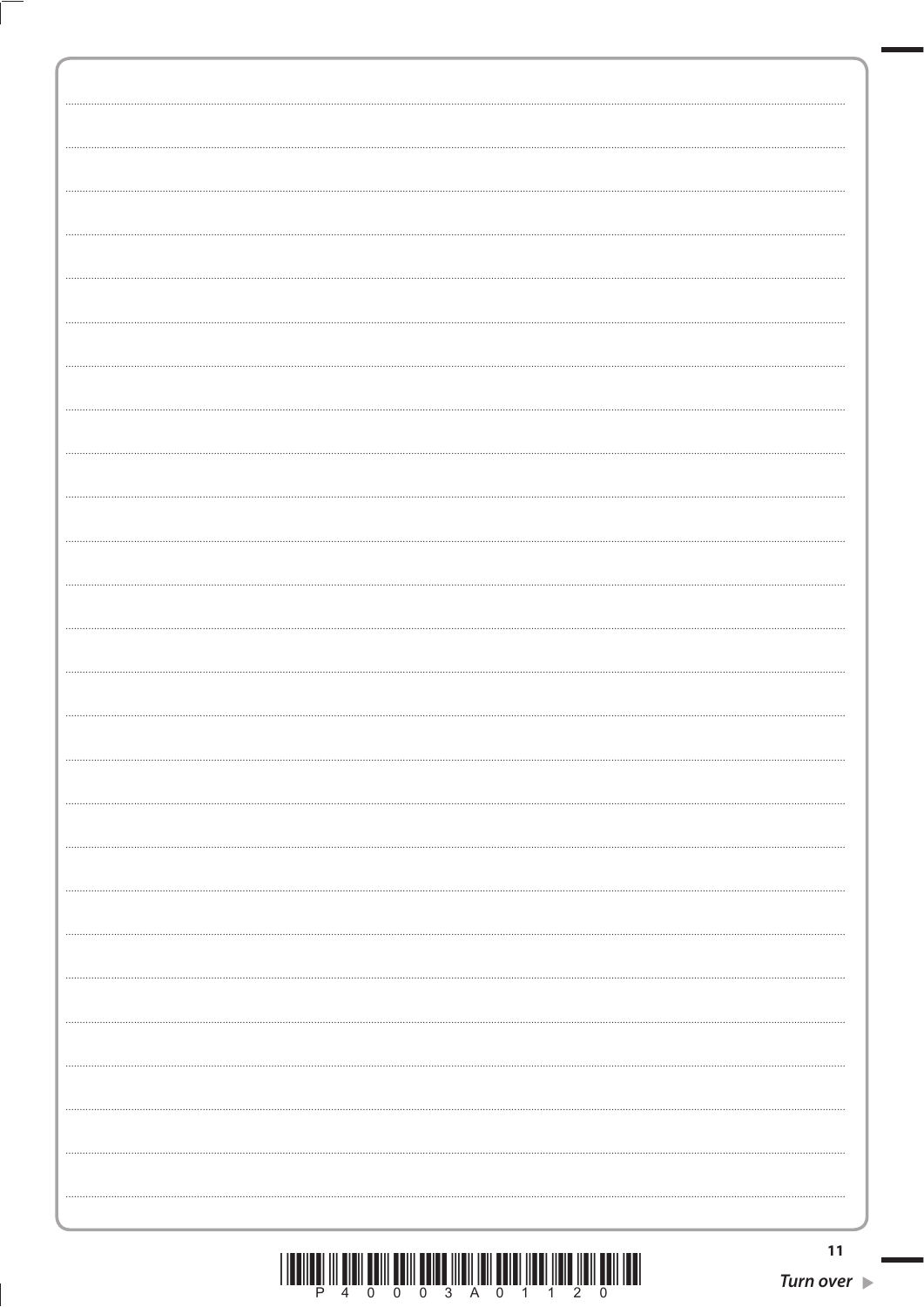| 12 |  |
|----|--|

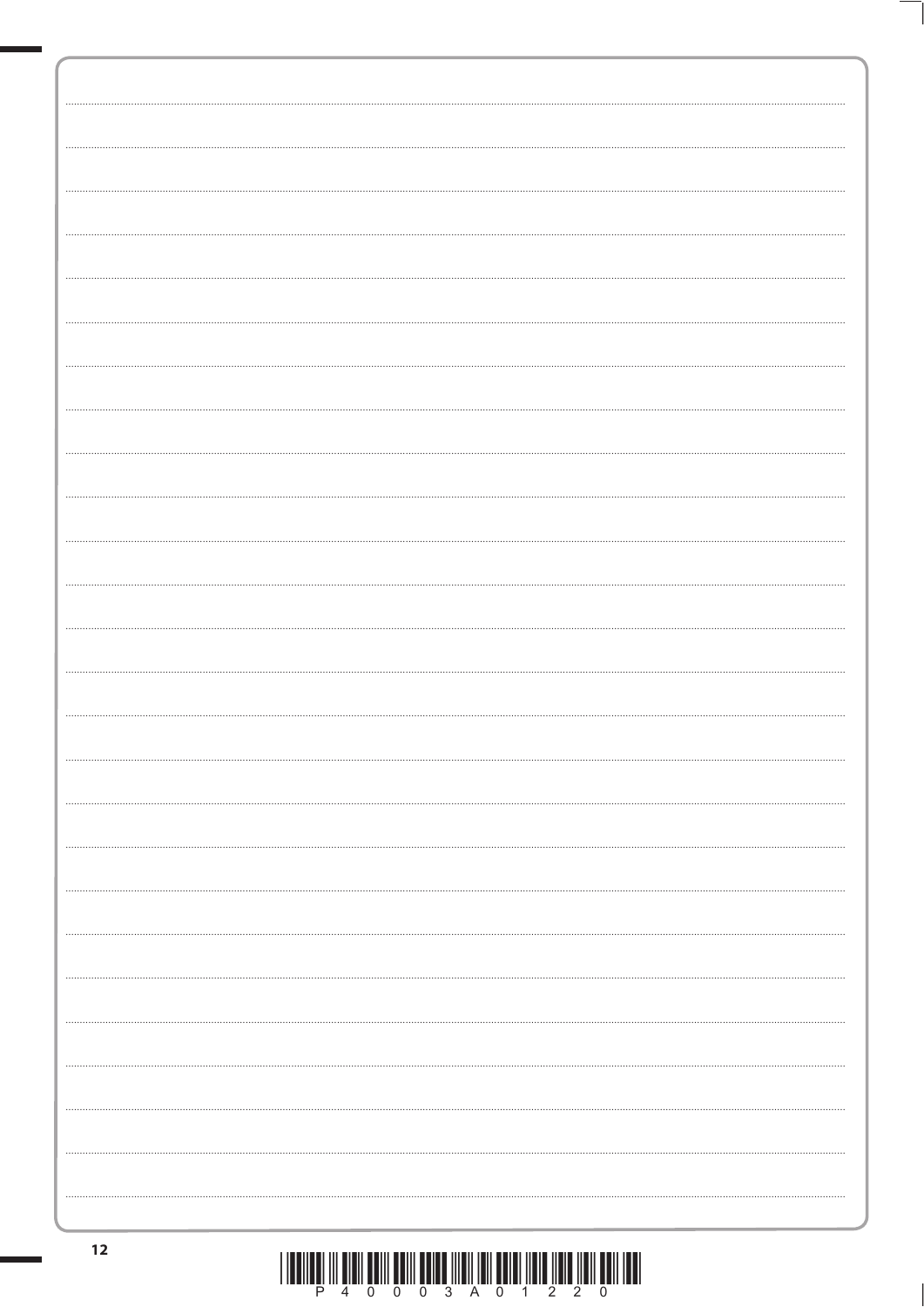

 $13$ 

| (Total for Question 11 = 35 marks)    |
|---------------------------------------|
|                                       |
| <b>TOTAL FOR SECTION B = 35 MARKS</b> |
|                                       |

–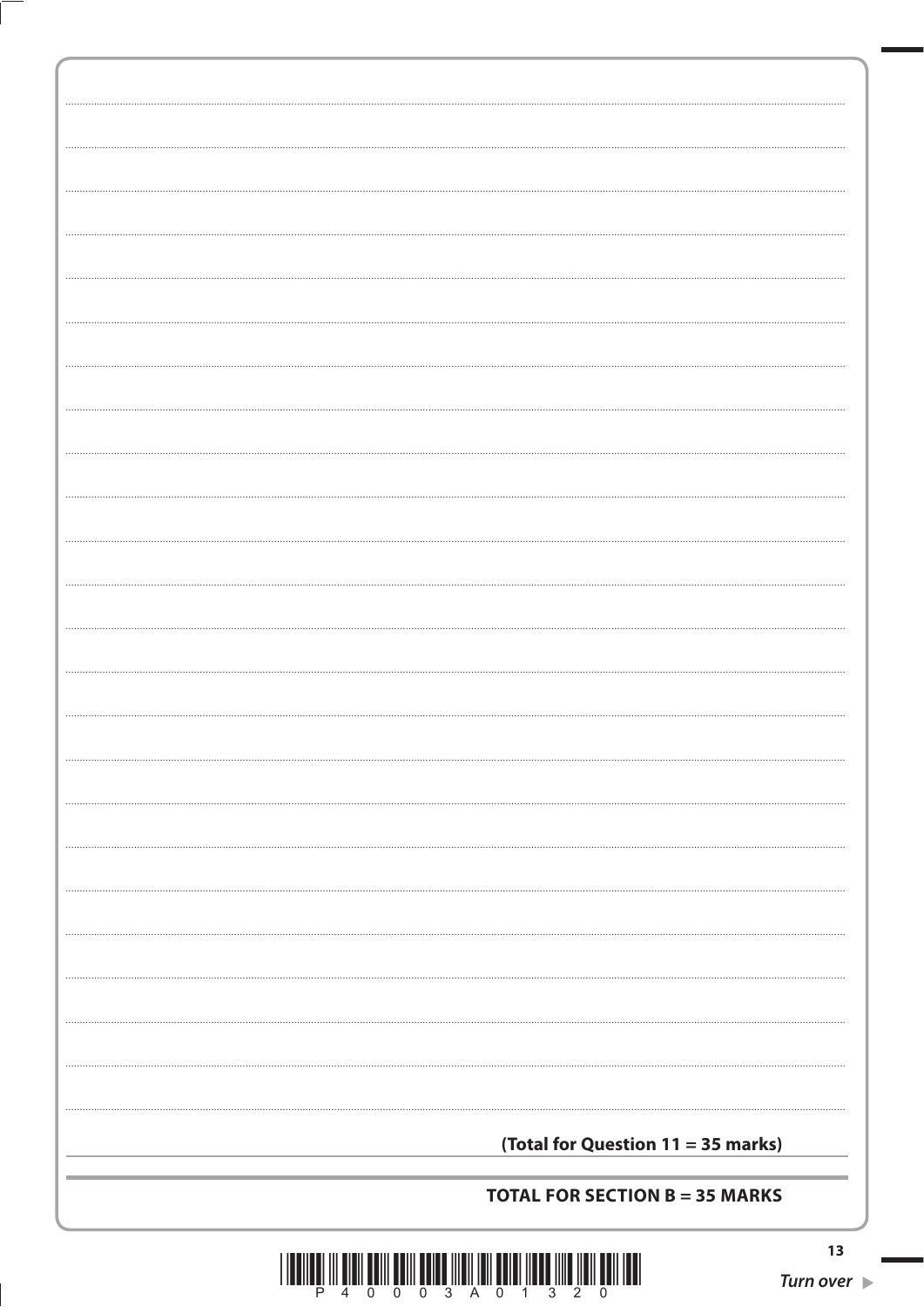| <b>SECTION C</b>                                                                              |  |
|-----------------------------------------------------------------------------------------------|--|
| You should spend one hour on this section.                                                    |  |
| <b>12</b> Write approximately 400 words on <b>one</b> of the following:                       |  |
| <b>EITHER</b>                                                                                 |  |
| (a) 'I want every student to leave here as a better person.'                                  |  |
| To what extent do you agree that taking part in challenging activities is good for<br>people? |  |
| <b>OR</b>                                                                                     |  |
| (b) Write a story (true or imaginary) entitled 'A Great Adventure'.                           |  |
| Do not re-tell the events from Text One or Text Two.                                          |  |
| <b>OR</b>                                                                                     |  |
| (c) Choose an activity that you have taken part in. Describe both the activity and your       |  |
| thoughts and feelings about it.<br>(35)                                                       |  |
| Chosen question number: Question 12(a) $\boxtimes$<br>Question 12(b) $\Box$                   |  |
| question with a cross $\boxtimes$ .                                                           |  |
| Question 12(c)<br>$\mathbb{X}$                                                                |  |
|                                                                                               |  |
|                                                                                               |  |
|                                                                                               |  |
|                                                                                               |  |
|                                                                                               |  |
|                                                                                               |  |
|                                                                                               |  |
|                                                                                               |  |
|                                                                                               |  |
|                                                                                               |  |
|                                                                                               |  |
|                                                                                               |  |
|                                                                                               |  |

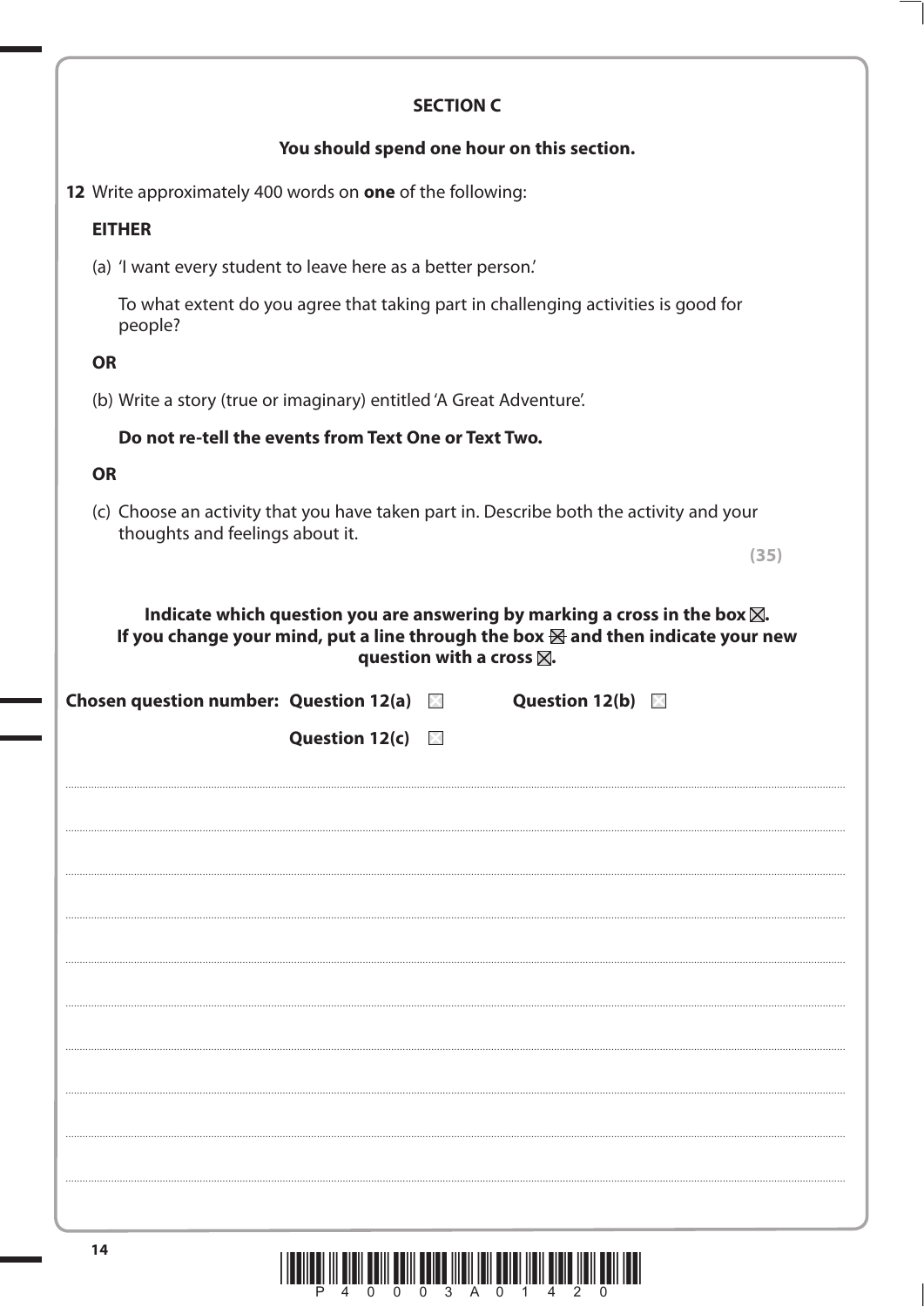|  |  | P 4 0 0 0 3 A 0 1 5 2 0 |  |  |  |  |
|--|--|-------------------------|--|--|--|--|

 $\dddotsc$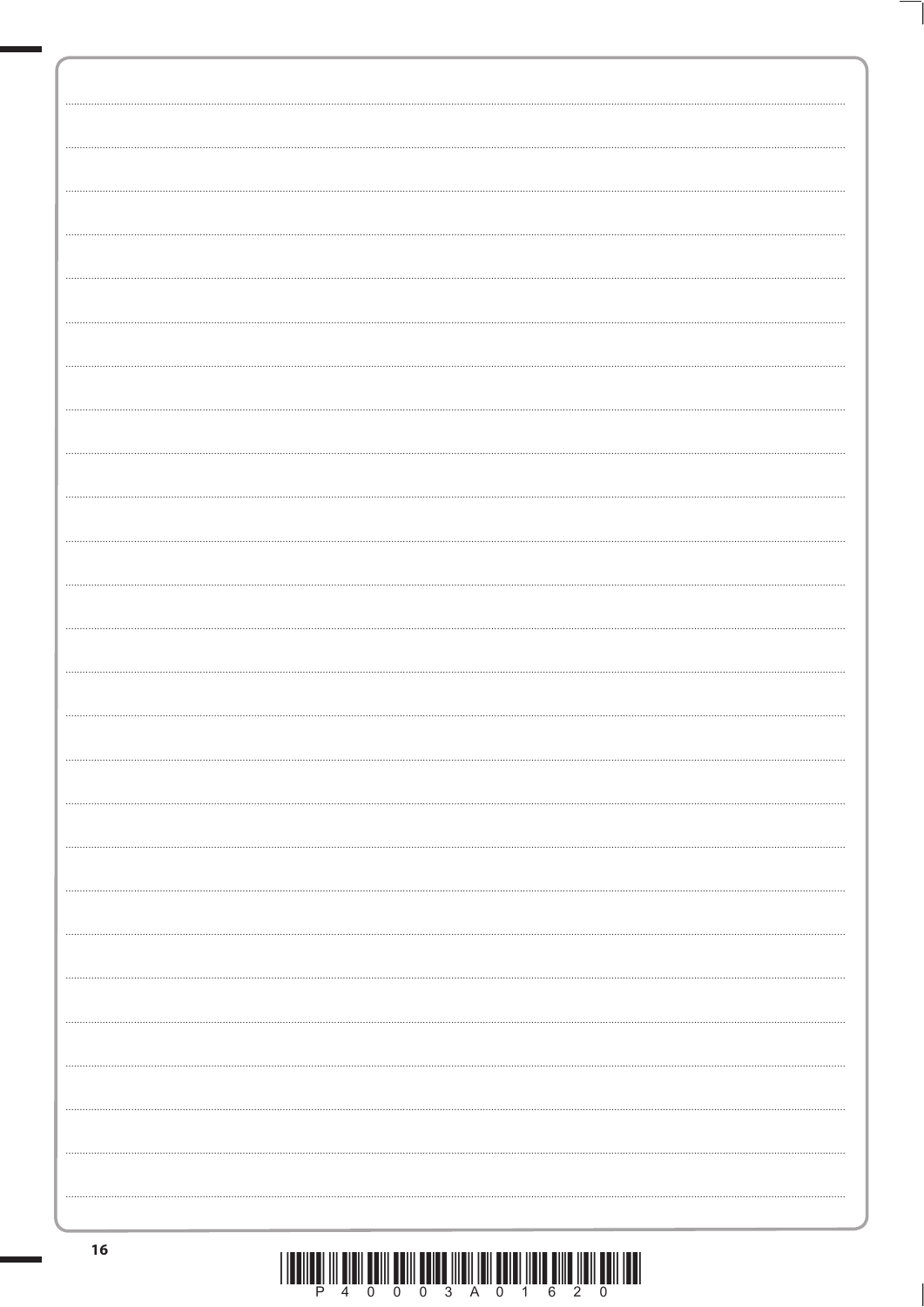| I ITALIAN III DIDII BOIH DOMENI DIDII III DOMEN III DIDII III DOMEN |  |  |                         |  |  |  |
|---------------------------------------------------------------------|--|--|-------------------------|--|--|--|
|                                                                     |  |  | P 4 0 0 0 3 A 0 1 7 2 0 |  |  |  |

| 17 |
|----|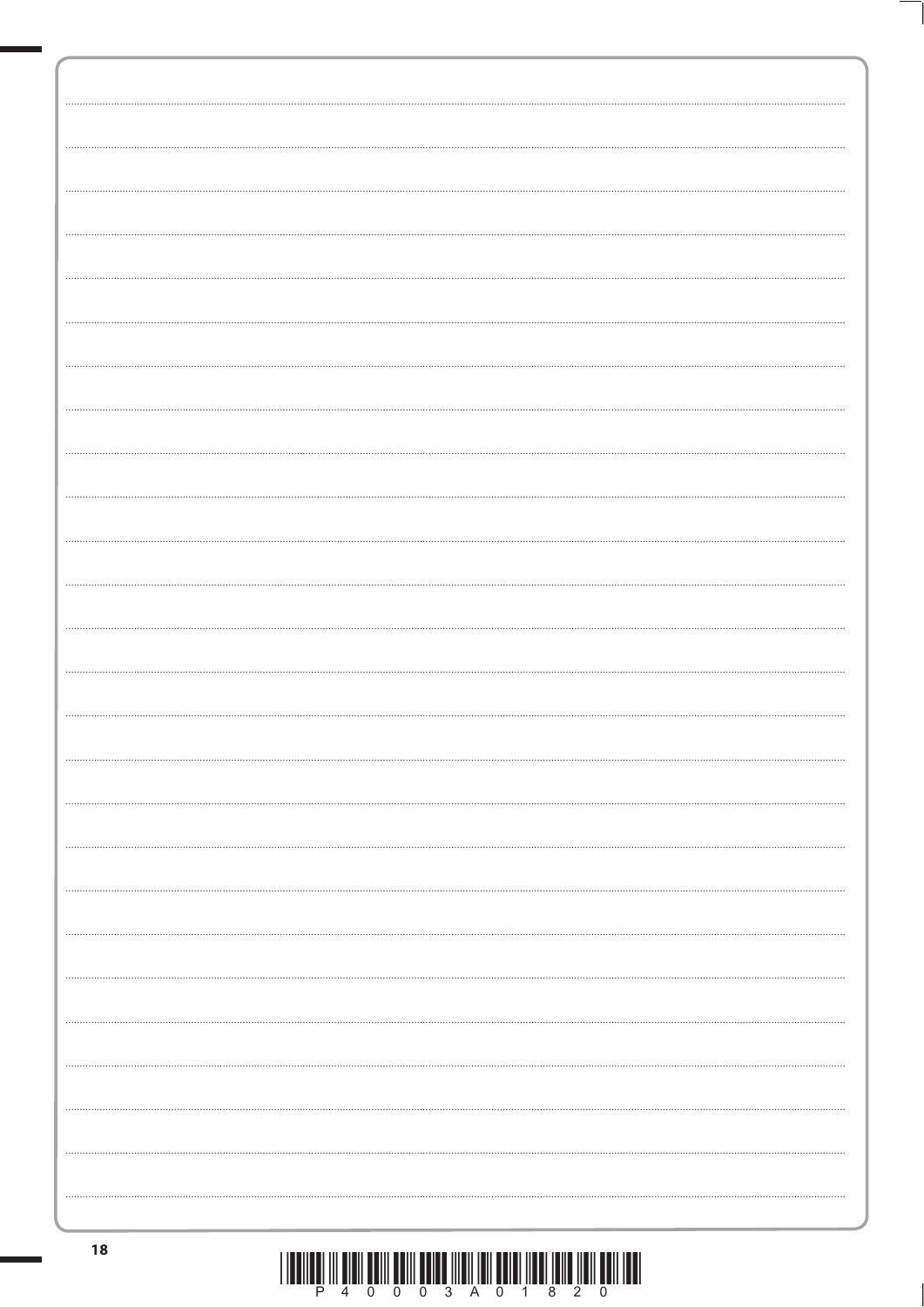| (Total for Question 12 = 35 marks)                                          |
|-----------------------------------------------------------------------------|
| <b>TOTAL FOR SECTION C = 35 MARKS</b><br><b>TOTAL FOR PAPER = 100 MARKS</b> |

–